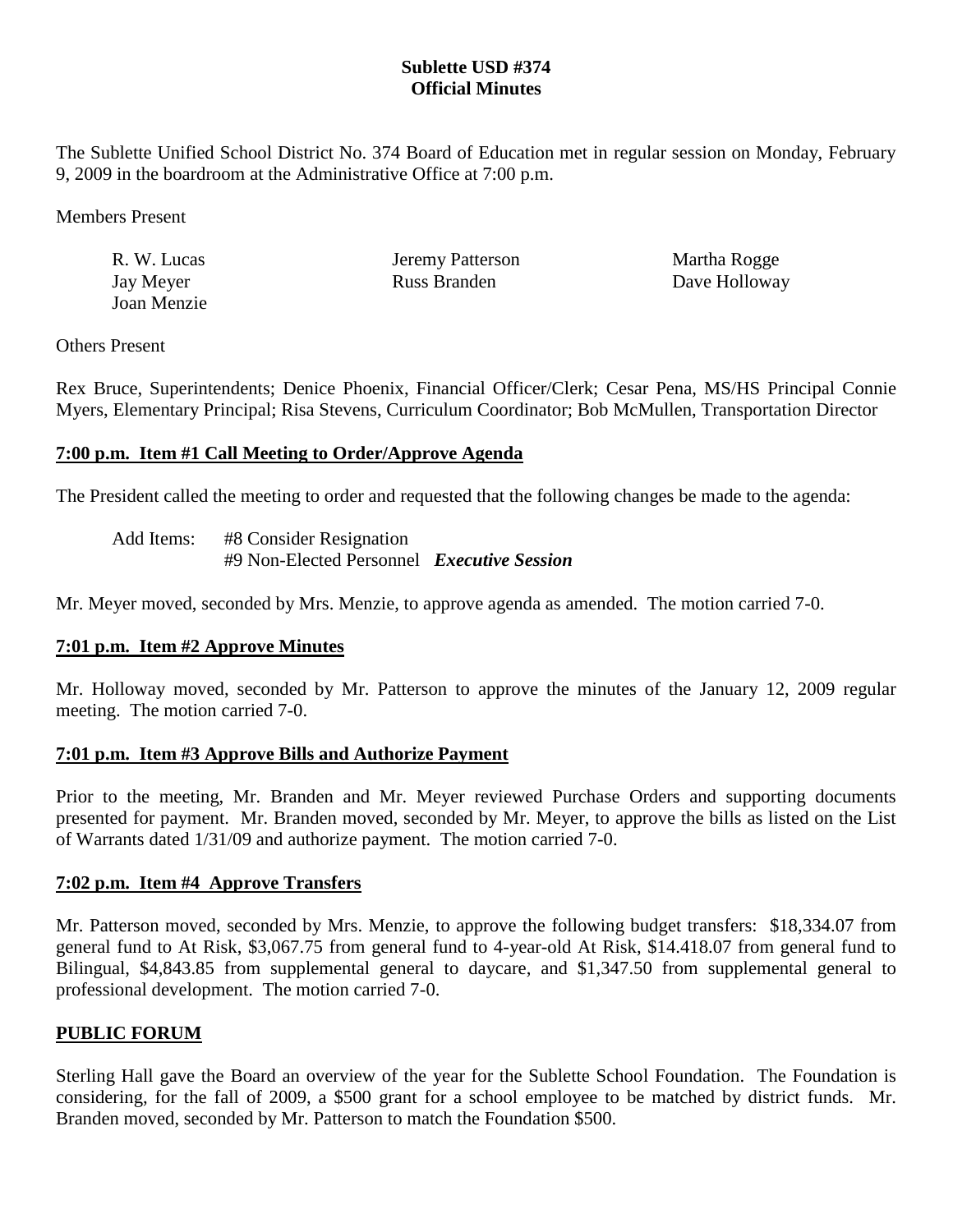Board Minutes Page 2 February 9, 2009

## **7:15 p.m. Item #5 Reports**

#### Curriculum

Mrs. Risa Stevens presented the Board with a Health/PE SAC application from Christi Kinsley. Mrs. Rogge moved, seconded by Mr. Branden to approve the application.

#### Principals:

Mrs. Connie Myers reported Nathan Cearley, winner of the Elementary School Spelling Bee, would compete in the Haskell County Spelling Bee. Mrs. Myers also discussed the 4<sup>th</sup> grade NAEP testing and State Assessments.

Mr. Cesar Pena informed the Board that the Scholar's Bowl team was victorious at Regional and would be traveling to State. He also discussed Spelling Bee, handbooks, and a possible change to the number of periods in the day. State Assessments will kick off with a celebration on March  $9<sup>th</sup>$  at 8:30 a.m.

### SWPRSC/HPEC

Mrs. Martha Rogge reported on HPEC and SWPRSC Board meetings.

#### Parents as Teachers

Mr. Bruce shared information about the Parents as Teachers program which currently serves sixteen families – 18 children.

#### Transportation

Mr. McMullen, transportation director, discussed the condition of district busses and other vehicles. The district currently owns one bus that needs to be replaced. Mr. McMullen requested permission to obtain bids for a new bus. It was the consensus of the Board to allow Mr. McMullen to solicit bids.

#### Superintendent:

Mr. Bruce discussed negotiations, National School Board convention, summer lunch program, budget cuts, and the April Board meeting date. A Goal Setting meeting was set for March  $10^{th}$  at 6:00 p.m.

### **8:00 p.m. Item #6 SMARTboard Demo**

Mr. Bruce and the Board adjourned the meeting and reconvened to open session in Mrs. Cheri Simpson's first grade room. Mrs. Simpson gave the Board a short demonstration of how the SMARTboard is being used in her classroom. The Board adjourned the meeting.

#### **8:35 p.m. Item #7 Non-elected Personnel**

The Board reconvened to open session in the Board Room.